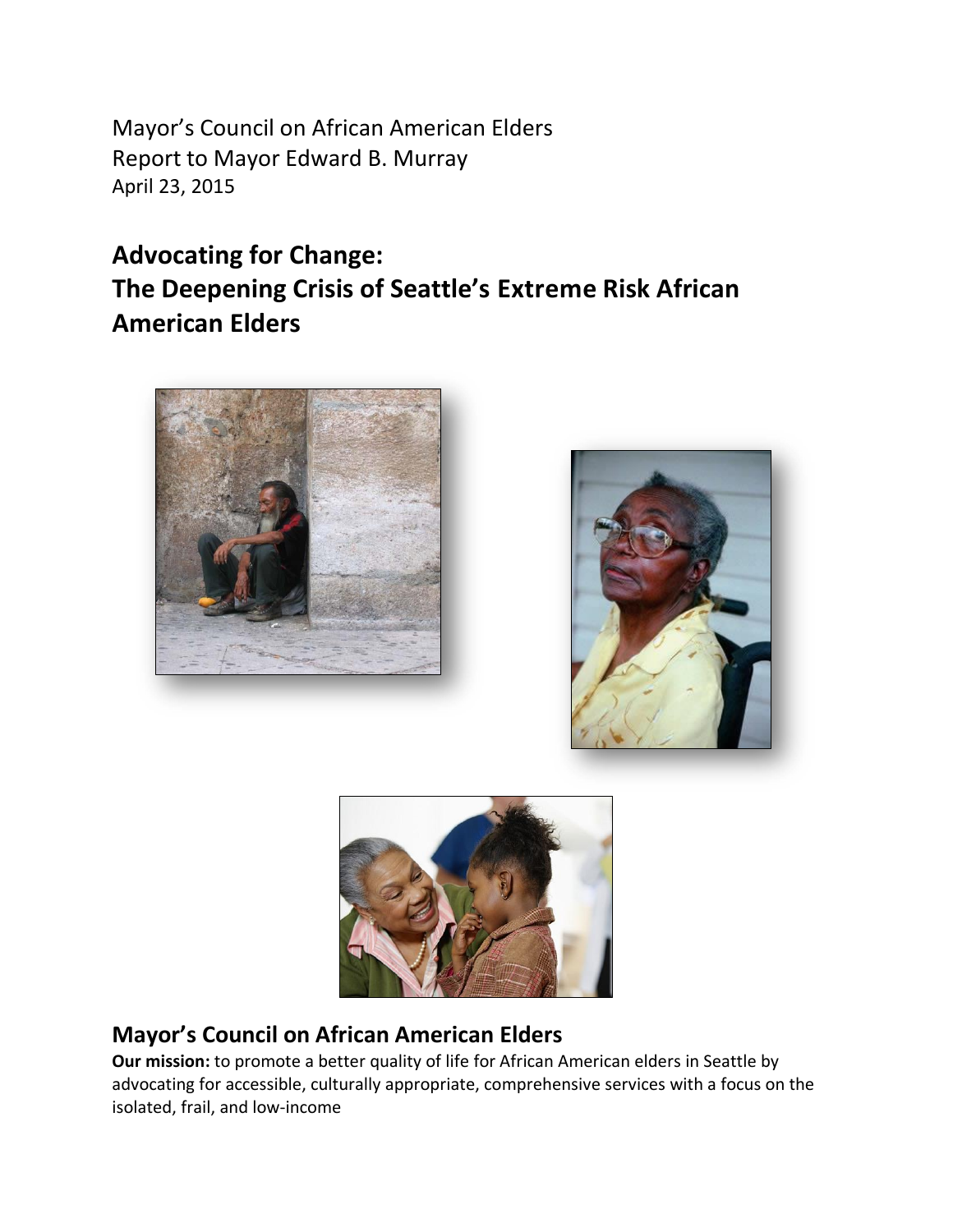On October 31, 2014, the Mayor's Council for African American Elders met with Mayor Ed Murray to identify three areas of priority concern:

- 1. Changing the Face of Homelessness in Seattle
- 2. Reaching the Homebound and Socially Isolated through the African American Elders Program (AAEP)
- 3. Funding to Return the Kinship Center to the Central Area Senior Center

Since that time, the Council has produced the following report to include additional details about these concerns, as well as to propose solutions that, if implemented, can begin to address the widening disparities experienced by Seattle's African American elders.

*It is our hope, and our desire, to continue the dialogue and 1) to create new programming to address the crisis of Seattle's homeless elders, 2) to support the work of the African American Elders Program to provide culturally sensitive service for Seattle's frail and isolated elders, and 3) to restore the Kinship Center and return this epicenter of help and support to grandparents raising their grandchildren.* 

We would like to acknowledge the work of University of Washington students Clarkie Hussey, Matt Howze, Mariama Suwaneh, Jessica Ramirez, and Adreyenne Patterson who, under Dr. LaShawnDa Pittman's supervision, assisted with research for the following report.

Thank you, Mayor Murray, for the opportunity to highlight these priority concerns and to provide our input. Your interest and attention are sincerely appreciated by the Council, and we hope you will call upon us to continue the dialogue as we work to find answers to a growing crisis, and to become part of the solution in the struggle for justice and equity for African American elders.

Respectfully,

| Reverend Donald J. Davis, Chair | Mattie Taplin, Secretary | Dr. Brenda C. Jackson |
|---------------------------------|--------------------------|-----------------------|
|                                 |                          |                       |
| Susan Millender, Vice-Chair     | Marsha Andrews, J.D.     | Dr. LaShawnDa Pittman |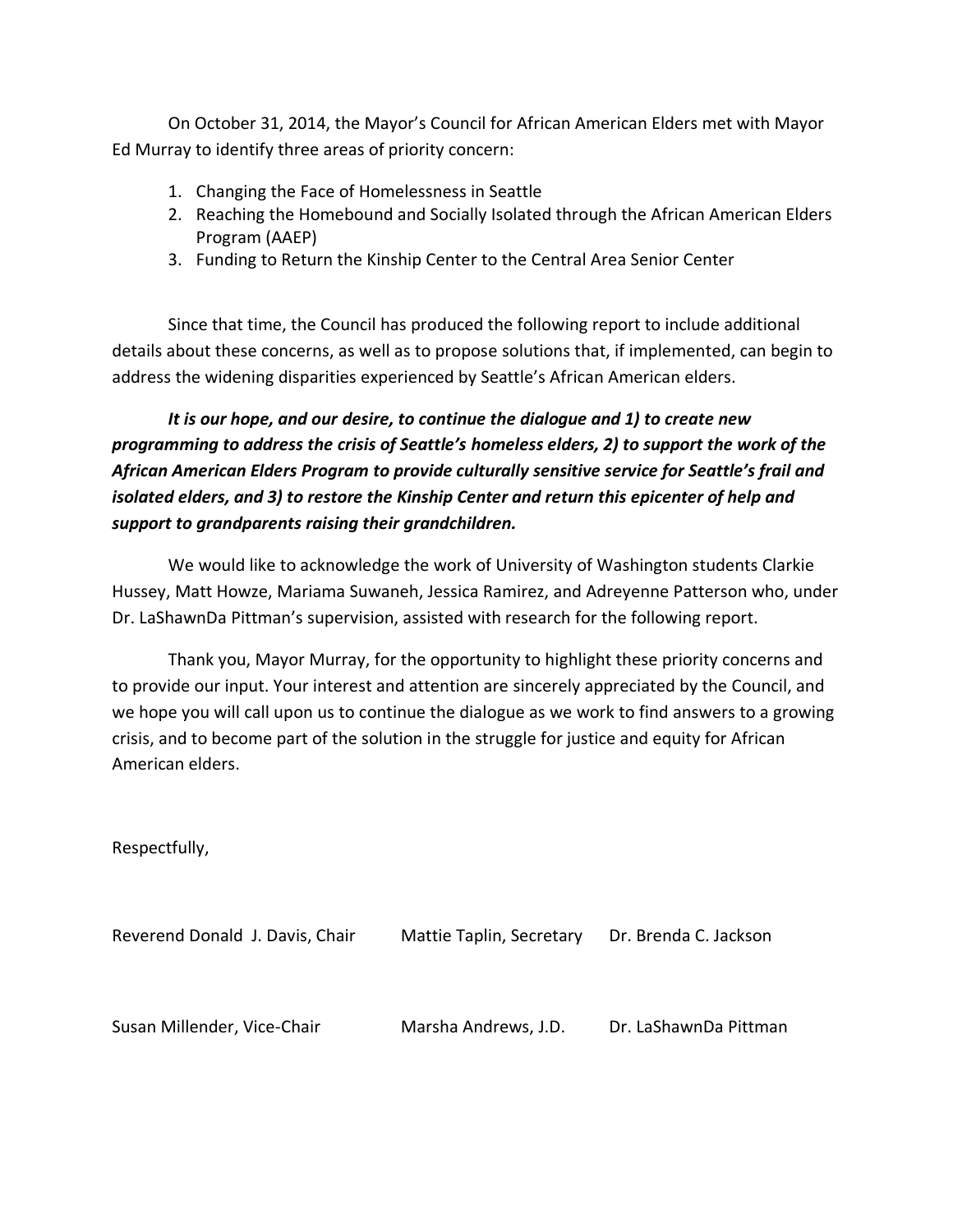**1. Changing the Face of Homelessness in Seattle:** The continuous downward spiraling of homeless African Americans elders is increasingly evident in Seattle's streets in disproportionate numbers. The Committee to End Homelessness' data underscores the racial disparity of the experience of homelessness in Seattle. Although 7% of Seattle seniors are African American, the study identified 32% of Seattle's homeless age 50 and above as African American. To date there is no plan in place to address the needs of homeless African American elders in a culturally appropriate setting.

> The vision of the Mayor's Council on African American Elders is to create a 24 hour in or near Downtown Seattle for homeless African American elders that will address their needs for safety, comfort and health care in a holistic, culturally compatible setting that provides nourishing hot soul food meals and companionship. The space would be fully accessible for disabled elders with beds, a space for daytime activities, and treatment areas where foot care, physical therapy, blood pressure and other health monitoring could be provided. A full-time caseworker on-site would assist clients/residents with housing, and a mental health professional would be available to assist clients in need of mental health and counseling services.

Not only are African American elders overrepresented among the city's homeless population, they also experience such barriers to services as:

- 1. Difficulty transitioning from homelessness to housing
- 2. Difficulty getting one of only approximately 600 beds
- 3. Untreated and undertreated mental illness (bipolar disorder, depression)
- 4. Alcoholism/substance abuse
- 5. Learning disabilities
- 6. Lack of access to water
- 7. Limited co-ed and family shelters
- 8. Social isolation
- 9. No ticket system means homeless individuals wait in line, lose time and miss opportunities to acquire beds elsewhere

*See Attachment #1: A White City with a Black homeless Problem*

In addition to racial disparities in the number of African Americans who are homeless in Seattle, health disparities are an ever-present reality. Diseases that disproportionately impact African Americans include: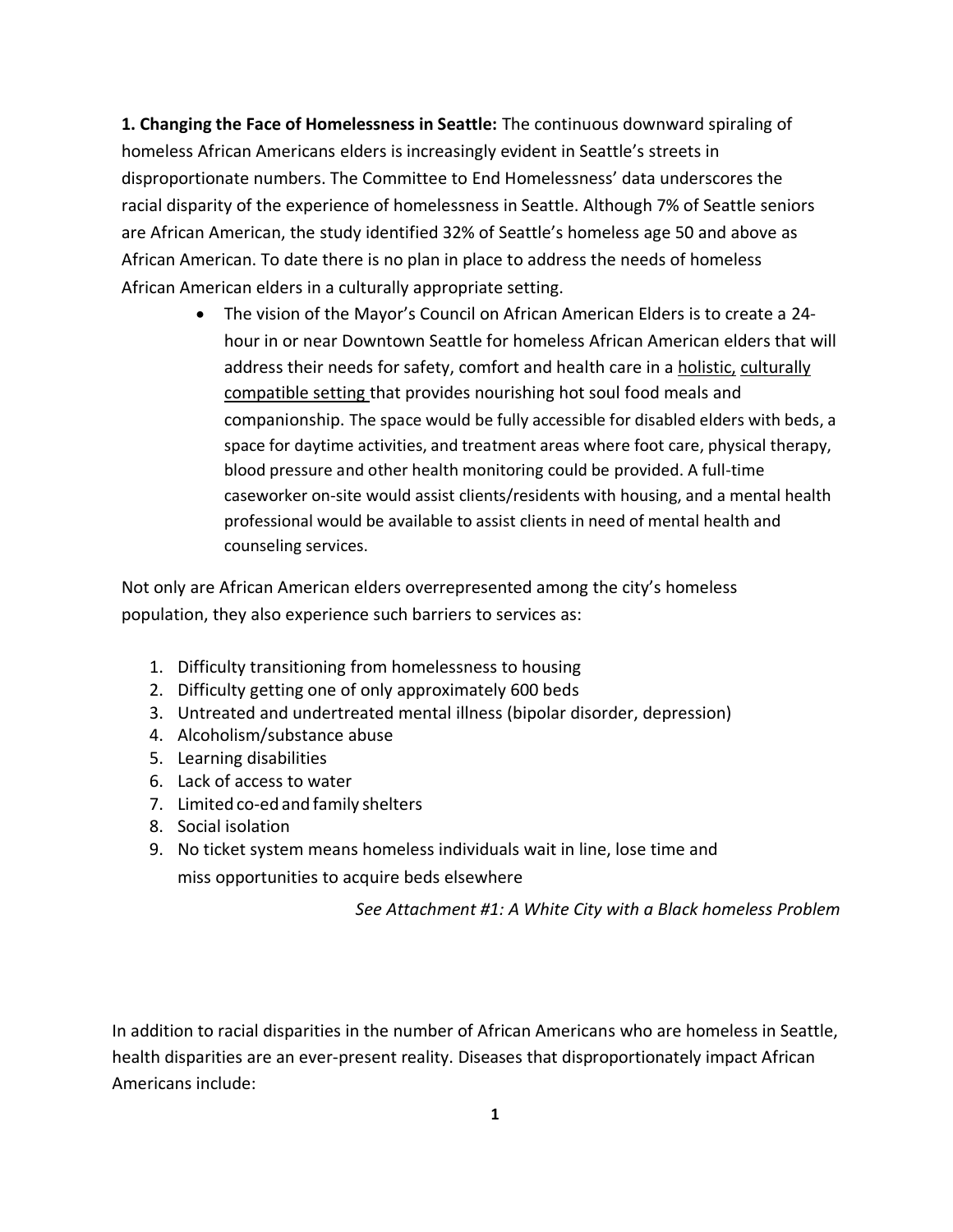- 1. Heart disease
- 2. Stroke
- 3. High blood pressure/hypertension
- 4. Diabetes (with a greater risk for amputations)
- 5. High cholesterol
- 6. Sickle cell
- 7. Cancer
- 8. Obesity
- 9. Glaucoma

*See Exhibit A-1;* See Attachment #2

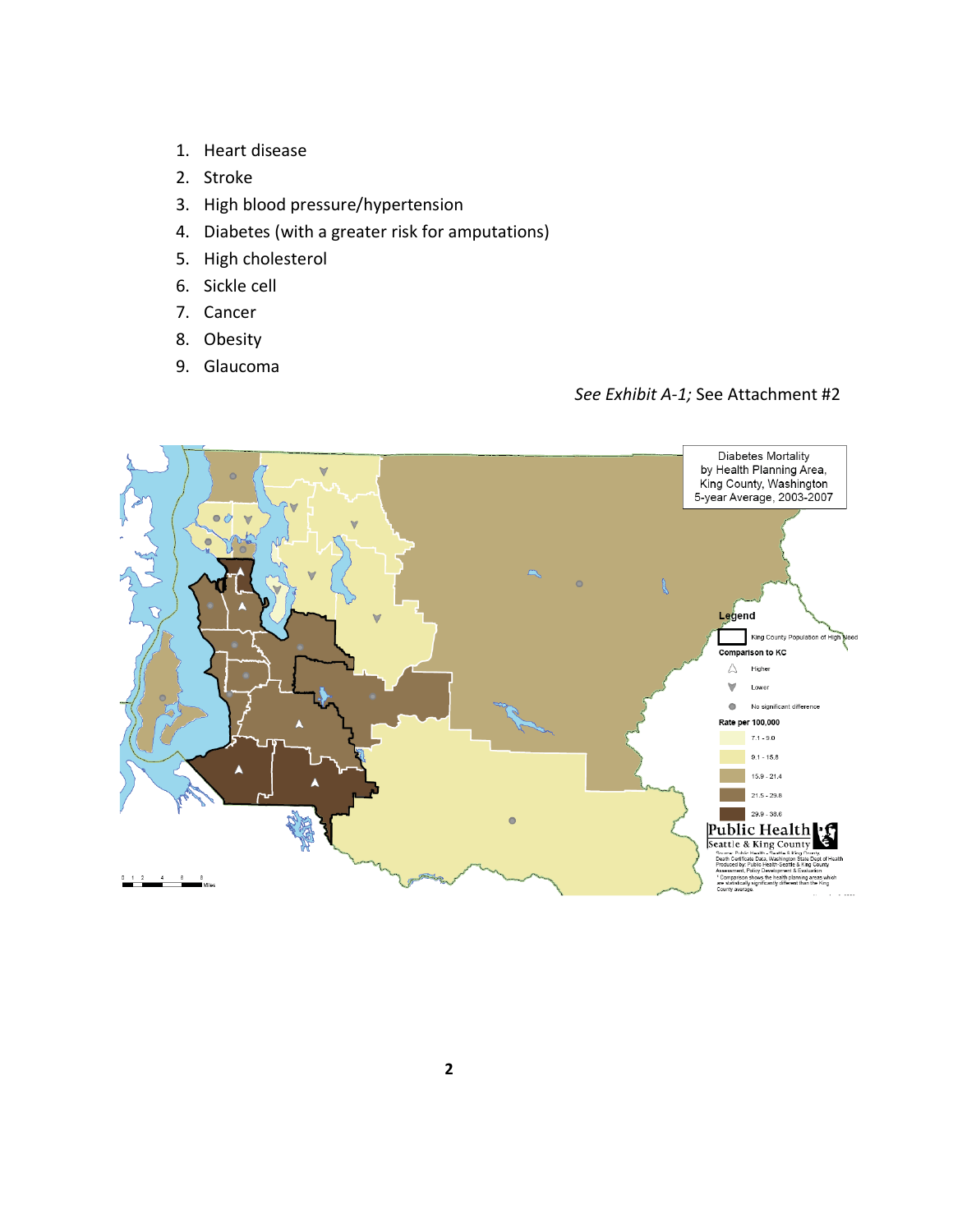

We propose the following solutions to addressing the overrepresentation of African American elders among Seattle's County homeless population:

- Increase the number of shelters providing (or connecting with) health care services for African American elders to manage chronic illnesses (e.g., medications monitoring, blood pressure monitoring, blood sugar monitoring, wound care, foot care, Occupational and Physical Therapy, and other health care services usually provided in the home, or, in adult day health centers).
- An adult day center for homeless elders would serve as a safe hub where homeless individuals can socialize, exercise, enjoy healthy meals, access health care services (referenced above), be provided information about housing options, receive mental health services, and access critical resources (e.g., water, toiletries, showers, laundry facilities).
- Develop a transitional housing program for those moving from the street to housing that includes providing resources and practical information and support to prepare homeless individuals to live in, and successfully retain, traditional housing.
- Increase outreach to African American elders who are a vulnerable and over represented group among Seattle's homeless population.
- Utilization of existing unused City space to provide both day and overnight services.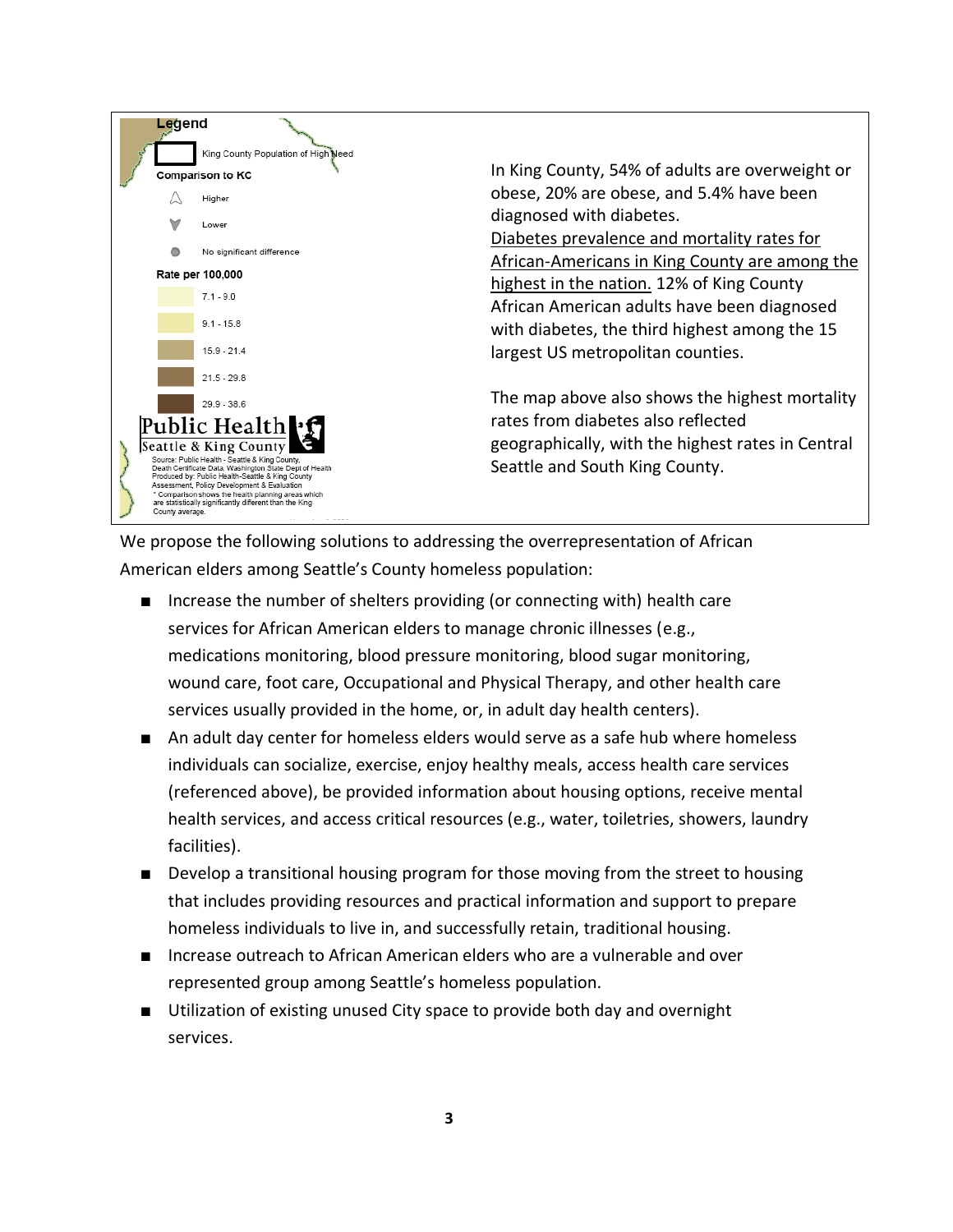## Proposed 24-Hour Shelter Budget

| <b>BUDGET ITEMS</b>                                 | <b>EXPENSES - \$766,680</b> |                           |
|-----------------------------------------------------|-----------------------------|---------------------------|
| Salaries and Wages                                  | \$378,000                   | See Exhibit A-2: Staffing |
| <b>Staff Benefits</b>                               | 90,000                      |                           |
| Furnishings and Equipment (Startup)                 | 77,580                      |                           |
| Meals 3x day for 50 people $\omega$ appx. \$10/day  | 185,000                     |                           |
| Equip. - PCs w/ monitors, keyboards, mouse          | 8,000                       |                           |
| (6 staff, 2 kiosks for participants' use), printers |                             |                           |
| Software                                            | 600                         |                           |
| Telephones / Internet                               | 1,500                       |                           |
| <b>Printing Copying</b>                             | 6,000                       |                           |
| Postage                                             | 3,000                       |                           |
| <b>Office Supplies</b>                              | 6,000                       |                           |
| <b>Medical Supplies</b>                             | 5,000                       |                           |
| <b>Other Supplies</b>                               | 2,000                       |                           |
| Licenses / Permits                                  | 500                         |                           |
| Transportation                                      | 2,500                       |                           |
| Miscellaneous $-$ other payments                    | 1,000                       |                           |
|                                                     |                             |                           |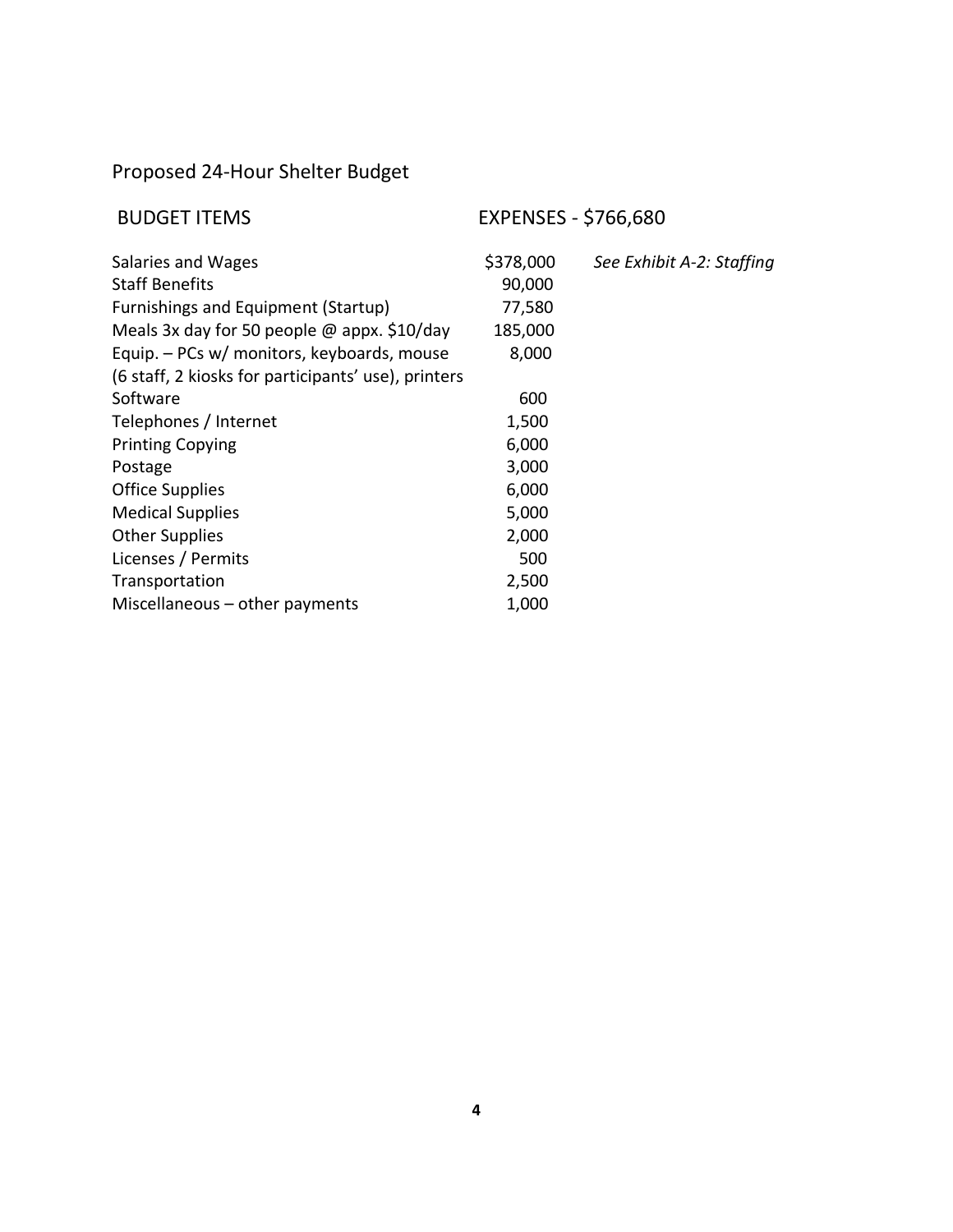### **2. Reaching the Homebound and Socially Isolated through the African American Elders Program (AAEP)**

The Mayor's Council also has a special interest in ensuring that frail, socially isolated, homebound, and often invisible, African American elders not go unnoticed. As a result of gentrification, familiar neighbors who may have been aware of and provided informal support to an elderly neighbor are no longer living in the community. The African American Elders Program (AAEP) has been providing services to our most vulnerable elders for more than seventeen years. In recent years the program has received only two cost of living increases. Funding has been flat, with no added funding to hire additional staff, or otherwise increase service capacity, while the demand for services continues to grow.

 The Council asks that this program, at minimum, be maintained at current funding levels with a cost of living adjustment factored in, and with an eye to expanding the program to keep pace with the increasing number of elders in South King County. The program has been successful in keeping elders in their homes whenever possible, and in monitoring the well-being of at-risk elders. Two major cities are currently in the planning stages of replicating the AAEP: Los Angeles, California, and Memphis, Tennessee. This year, the University of Washington's School of Nursing, and the UW Medical School have begun a partnership with the AAEP in the training of their Masters' Degree nurses, and of third year Residents in the medical school. Beginning in November AAEP and the UW School of Nursing will be part of a study being conducted by the Robert Wood Johnson Foundation. It is vital that the work of AAEP continue for the sake of Seattle's socially isolated, homebound African American elders.

#### **AAEP Program Overview**

#### **Background**

In 1997 the African American Elders Program (AAEP) was created in partnership with the Mayor's Council on African American Elders (MCAAE), the Seattle Human Services Department (HSD), Public Health of Seattle/King County, Senior Services, and other social service organizations. The goal was to identify frail, isolated, African Americans and to assist them in accessing social and health services. Aging and Disability Services (ADS) case managers visited the clients in their homes, completed comprehensive assessments, and developed individual service plans. A nurse from the Public Health Department provided health care needs assessments, health education, and medication management. Senior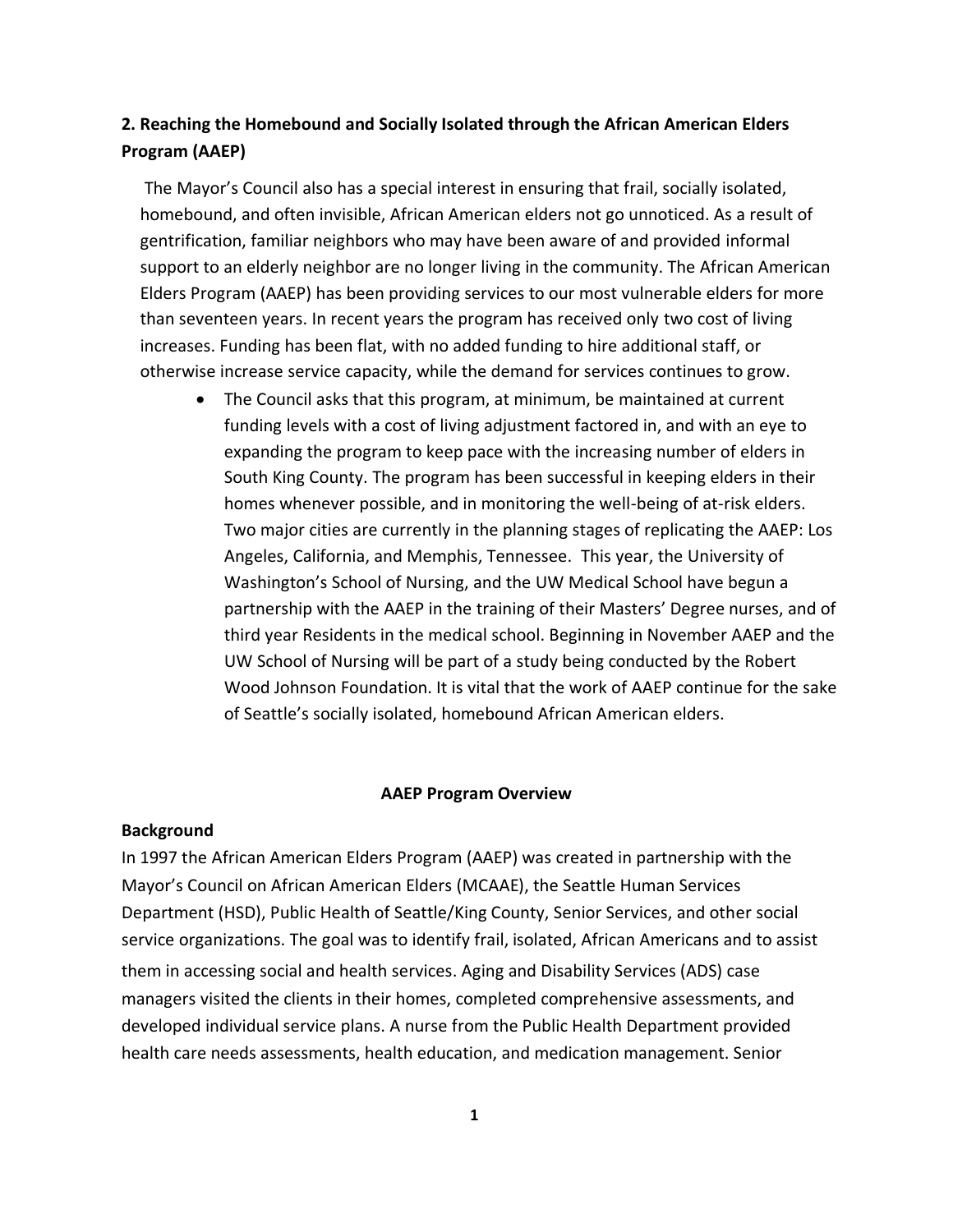Services provided an outreach specialist to make initial home visits, make referrals, and provide follow-up services. A monthly AAEP data report was provided to keep the MCAAE informed of services.

African American elders continue to experience significant disparities in the burden of illness, death, access to care, and the highest poverty rate: 22.4% in comparison to other populations in King County.

 Institutionalized racism still leads to limited opportunities for socioeconomic mobility, differential access to goods and resources, and poor living conditions that can adversely affect health. Cognitive and physiological functioning is affected by long term stress, including the stress of racism.

Although African Americans participate in mainstream service provider programs, the most effective way to ensure that African American elders who are at serious risk gain access to services, is through the African American Elders Program. Information is still very much through referrals from trusted sources, faith based and local community resources. It is highly important, that African Americans continue to receive culturally relevant access to information and services.

#### **Current Operations**

AAEP has been a program of Catholic Community Services since November 2004. The mission of the program is to provide culturally specific case management, health education, medication management, and support and referral. Staffing includes a program manager, 2 case managers, a program assistant, and a nurse.

*See Exhibit B-1*

AAEP case management services serve clients who are:

- At least 60 years old
- Chronically ill, frail or disabled
- Unable to obtain services or perform at least one activity of daily living (ADL)
- At risk of premature institutionalization
- In need of multiple services in order to remain in their homes
- Low income
- King County residents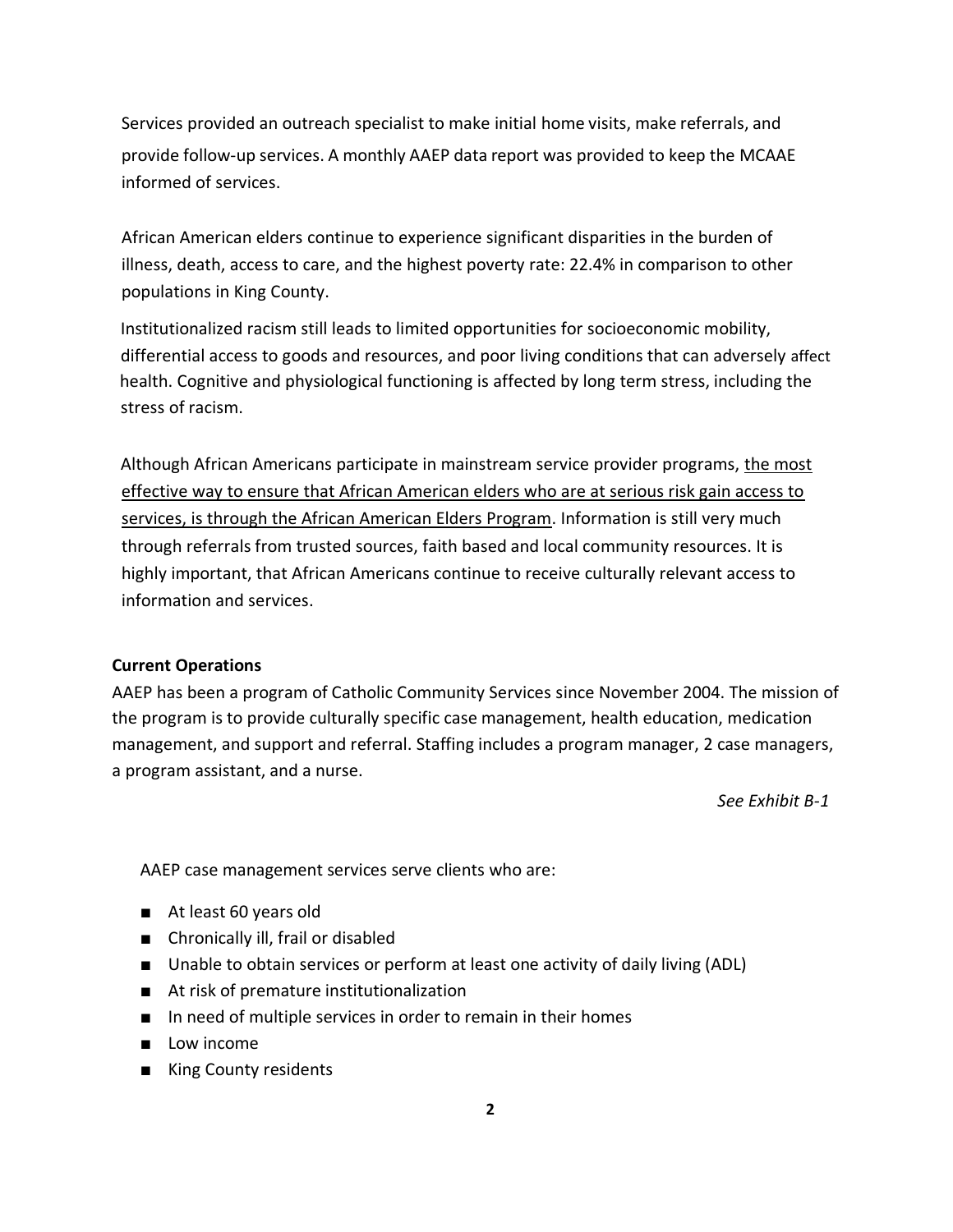African American elders are able to continue to remain in their homes through the support of the African American Elders Program. Clients who accept traditional core service programs like COPES are terminated as AAEP clients and managed by ADS case managers. Without culturally relevant services clients may be more prone to being prematurely institutionalized, and elders who are prematurely institutionalized have a lower life expectancy.

An elder who can continue to enjoy the familiarity and comfort of her/his own home also saves the State of Washington \$6,000 - \$7,000 for each client provided services through AAEP.

AAEP helps an average of 125 clients to remain in their homes annually, a savings of \$750,000 per year. AAEP is currently funded at \$340,450/year.

A typical AAEP client is very low income, lives in Central or Southeast Seattle, is disabled, female, and over age 75. More than 1/3 (36%) of AAEP clients are age 85 or over, with several in their 90's. AAEP still has clients referred that have not seen a doctor in years (sometimes as many as 10 years or more). AAEP also serves clients who do not get to their medical appointments, and end up in emergency rooms. The AAEP nurse has made a substantial difference, and ended most emergency room visits for the most fragile clients. The nurse works to get them to a culturally sensitive medical provider, and takes them to their appointments until trust is established. The result is a tremendous cost saving, as each emergency room visit averages \$3000 to \$4000 per visit.

AAEP Program data shows:

- 49 clients live alone
- 43 clients are diabetic
- 42 clients have Alzheimer's or a related dementia
- 32 are over age 90

*See Exhibit B-2 Example of Prevalence of Diabetes*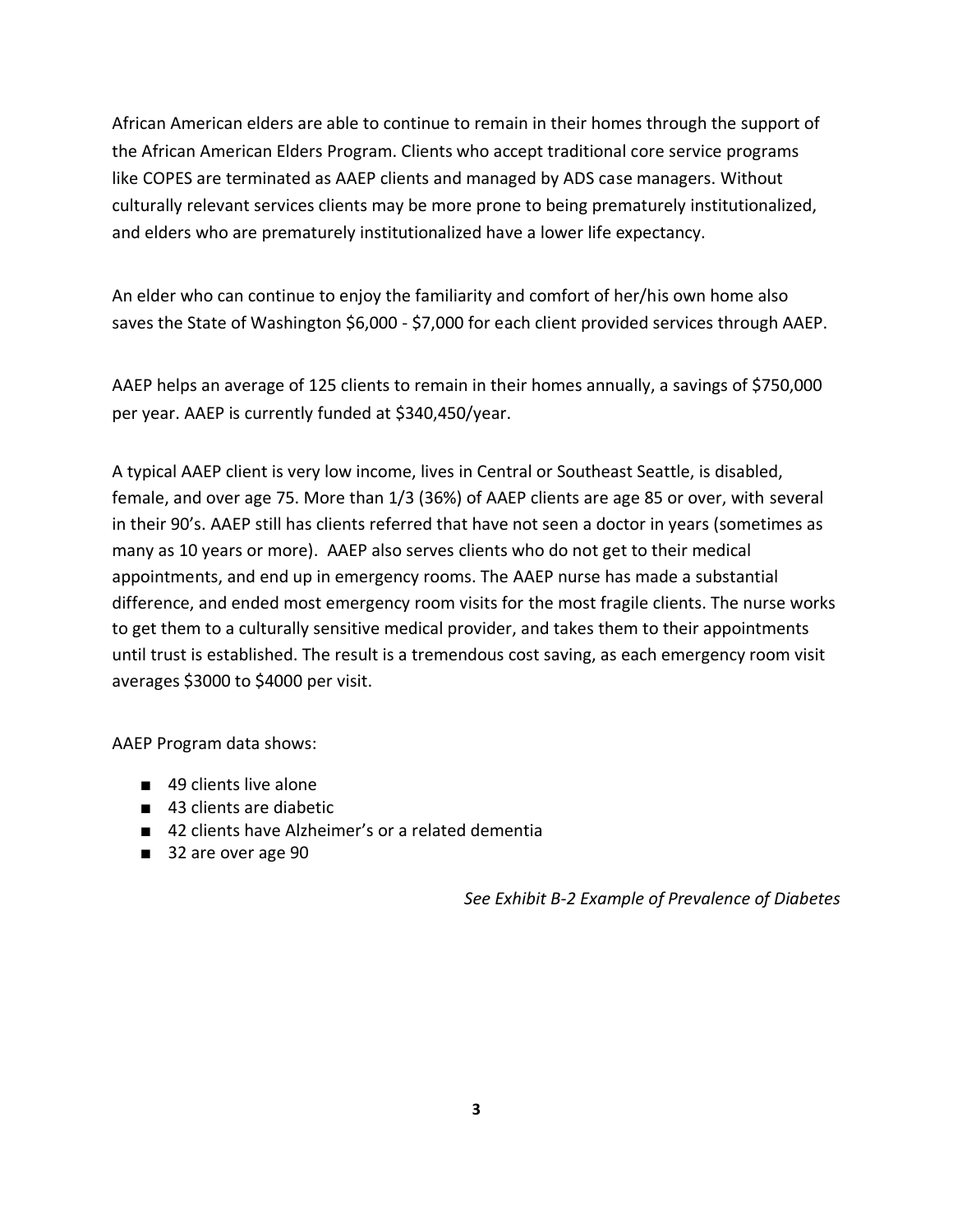As gentrification has changed the demographics of Central and Southeast Seattle, and many African Americans have moved out of the area, there is a growing need for additional staff to serve South King County African American elders. Renton, Federal Way, and Kent, have increasing numbers of elders over the age of 65. Renton now has 7.6% of total population, Federal Way 6%, and Kent, 3.8%. In order to serve South King County, additional staff and resources are necessary. Given the current annual budget necessary to operate the African American Elders Program, an additional 35 chronically ill, frail, or disabled elders could be served with an increase in funding.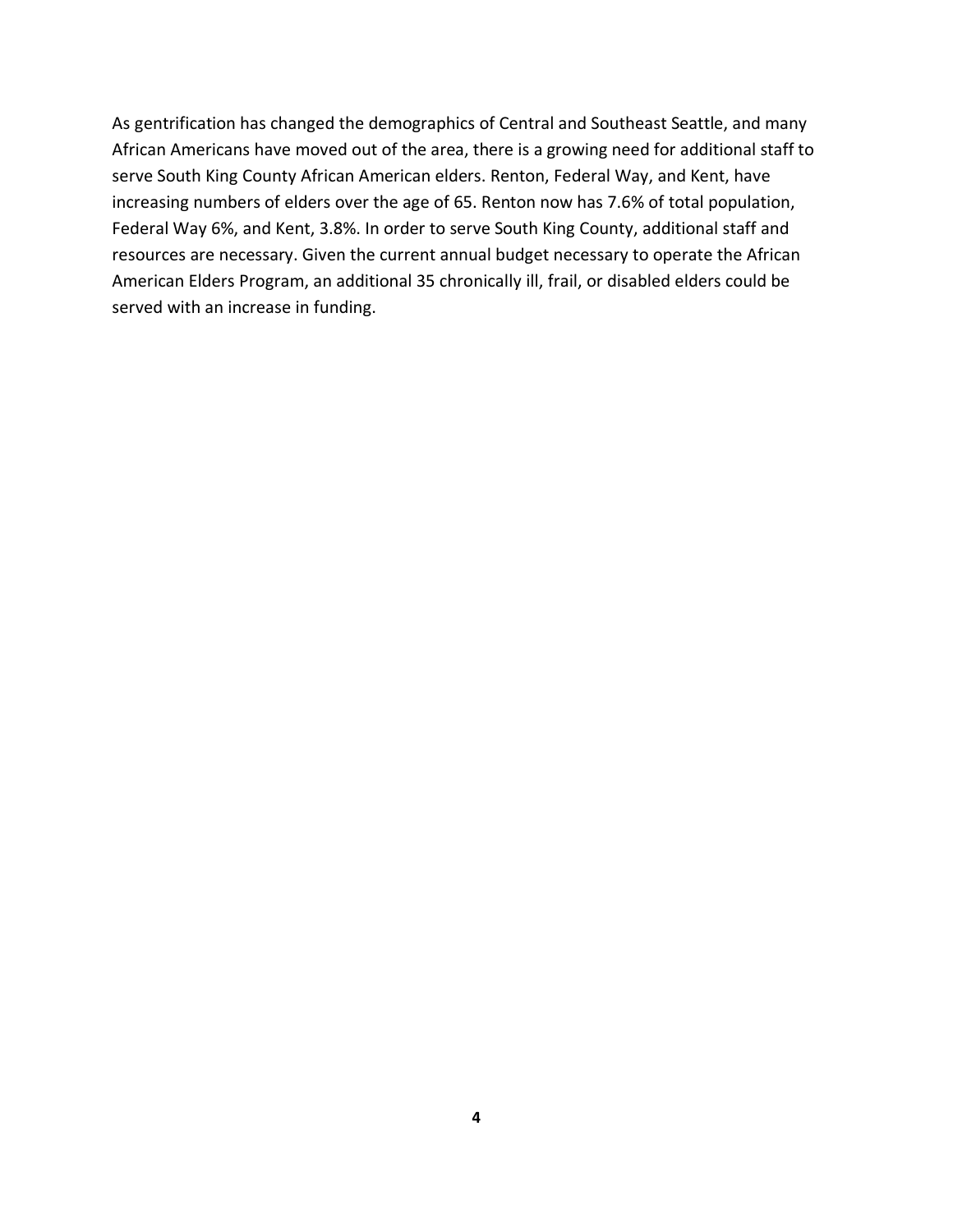#### **3. Funding to return the Kinship Center to The Central Area Senior Center:**

Previously, The Casey Foundation funded the Kinship Center (2011-2014) at \$75,000/ year. The center, based at the Central Area Senior Center was a welcoming environment for kinship caregivers and provided support and resources to grandparents raising their grandchildren, as well as other family caregivers. This program was an excellent fit and provided a valuable service to the community. Casey did not renew funding for the Kinship Center. Intergenerational programming is of high importance in the African American Community. The closing of the center removed a vital service that connected the community in a unique and positive way. The Kinship Center offered an array of services for Kinship/Family Caregivers that included a food pantry, clothing store, educational advocacy, and direction to community resources.

 The current services are not geared to the unique, culturally specific needs of African American kinship caregivers, although 80% of kinship caregivers in Seattle (136 of 171 kinship families served who received financial assistance through the Kinship Caregiver Support Program) are African American. 96% are women, 59% are grandparents or great-grandparents raising grandchildren. We are advocating for City funding of \$85,000 to restore these services to African American grandparents, and asking that the Kinship Center be funded and made whole again at The Central Area Senior Center, a culturally appropriate setting in which to deliver these services. [http://centralareasrcenter.org](http://centralareasrcenter.org/)

At a time in their lives when many older adults are seeking ways to simplify their lives, reduce their commitments, and explore new horizons, some grandparents are experiencing once more the enormous responsibility of becoming "parents" again. Many initially underestimate the challenges of re-assuming this role, and of exchanging the enjoyment of being the nurturing grandparent (with little responsibility to set limits with cherished grandchildren), to the more demanding one of becoming a grandchild's primary caregiver. The stresses of raising children and adolescents of a different generation, and of assuming more emotional and financial burdens, can feel overwhelming. Additionally, conflict between parents and grandparents compound the pressures of caring for grandchildren. Interview data collected from 50 Black custodial grandmothers from Chicago provide insight into the emotional stresses of conflict between parents and grandparents over the best interests of children. Project MUSE - [Doing What's Right for the Baby: Parental Resp](http://muse.jhu.edu/login?auth=0&type=summary&url=/journals/women_gender_and_families_of_color/v002/2.1.pittman.pdf)onses and Custodial [Grandmothers' Institutional Decision Making](http://muse.jhu.edu/login?auth=0&type=summary&url=/journals/women_gender_and_families_of_color/v002/2.1.pittman.pdf)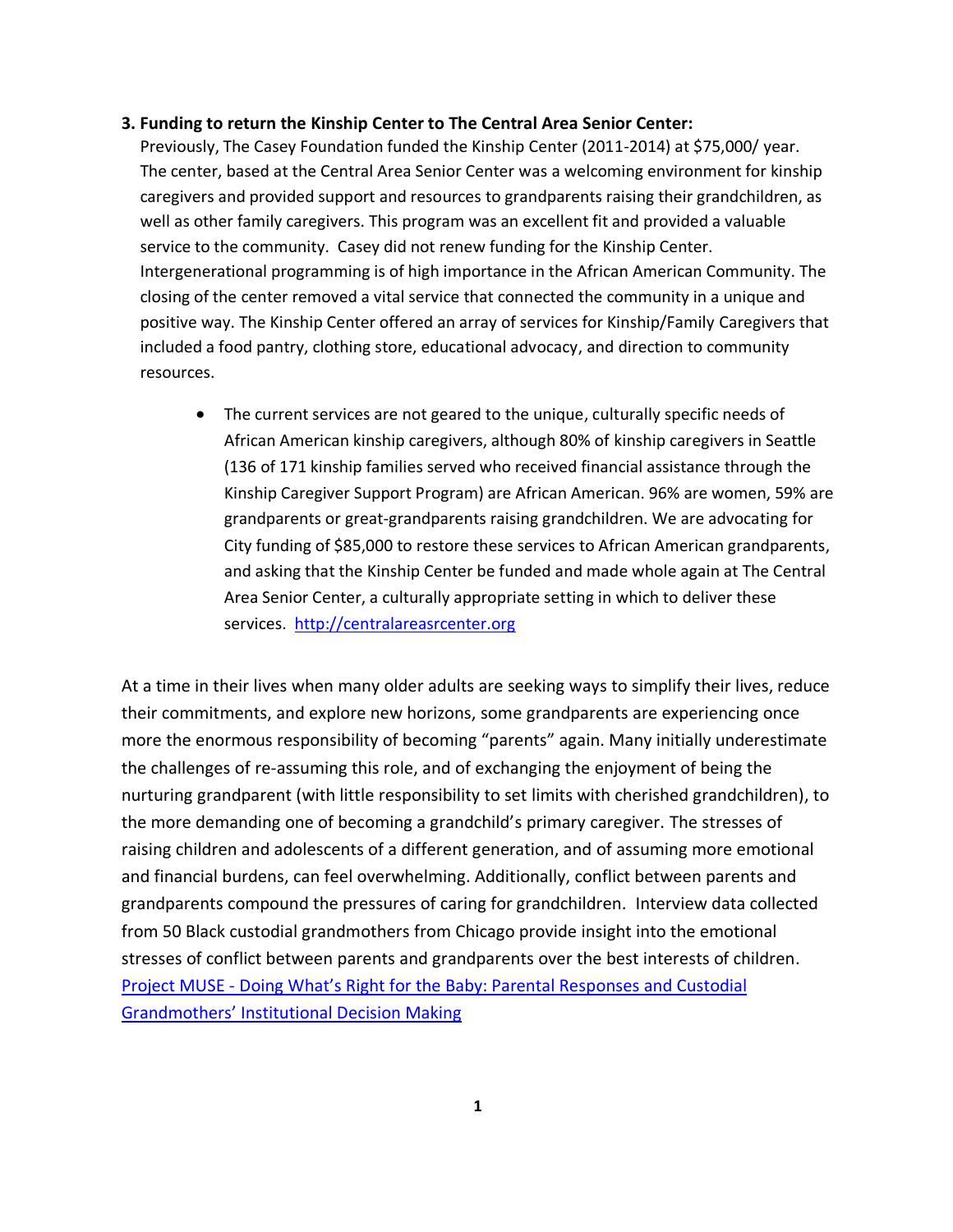Before losing funding, the Kinship Center had been part of the Kinship Collaboration, a collaborative policy and decision-making group, comprised of funders, non-profit organizations receiving funding, and kinship caregivers. The Collaboration includes The Casey Foundation, Aging and Disability Services, Neighborhood House, Renton Area Youth & Family Services, and the Center for Human Services. It currently also includes Catholic Community Services.

There is a continuing unmet need for kinship services in the African American community, and the importance of providing these services in a culturally-based setting cannot be overemphasized. The culturally relevant services that were previously provided to African American kinship families in the comfortable and familiar setting of the Central Area Senior Center are missing, and the community is feeling the loss.

The vulnerability of these families has been well documented, as have the overrepresentation of caregivers still in the workforce, those who are economically marginalized and are from racial/ethnic groups. African American caregivers are especially vulnerable as they experience higher rates of poverty, poor health, are more likely to care for more children, for increased periods of time, and alone. They are also disproportionately represented.

Within the **171 Seattle kinship families** who received financial assistance via KCSP in 2013, **318 children** were served. Caregiver characteristics parallel those found at the national level:

- ➢ 55+ years: **97 (57%**)
- ➢ 60+ years: **63 (37%)**
- ➢ Grandparent or great-grandparent: **101 (59%)**
- ➢ Black/African American: **136 (80%)**

Within the **372 King County kinship families** who received financial assistance via KCSP in 2013, **464 children** were served. Caregiver characteristics:

- ➢ 55+ years: **251 (67%**)
- ➢ 60+ years: **240 (65%)**
- ➢ Black/African American: **241 (65%)**
- ➢ Very low income (<30% median, based on HUD guidelines)

In response to the concerns outlined above, we propose reinstating the Kinship Center at the Central Area Senior Center.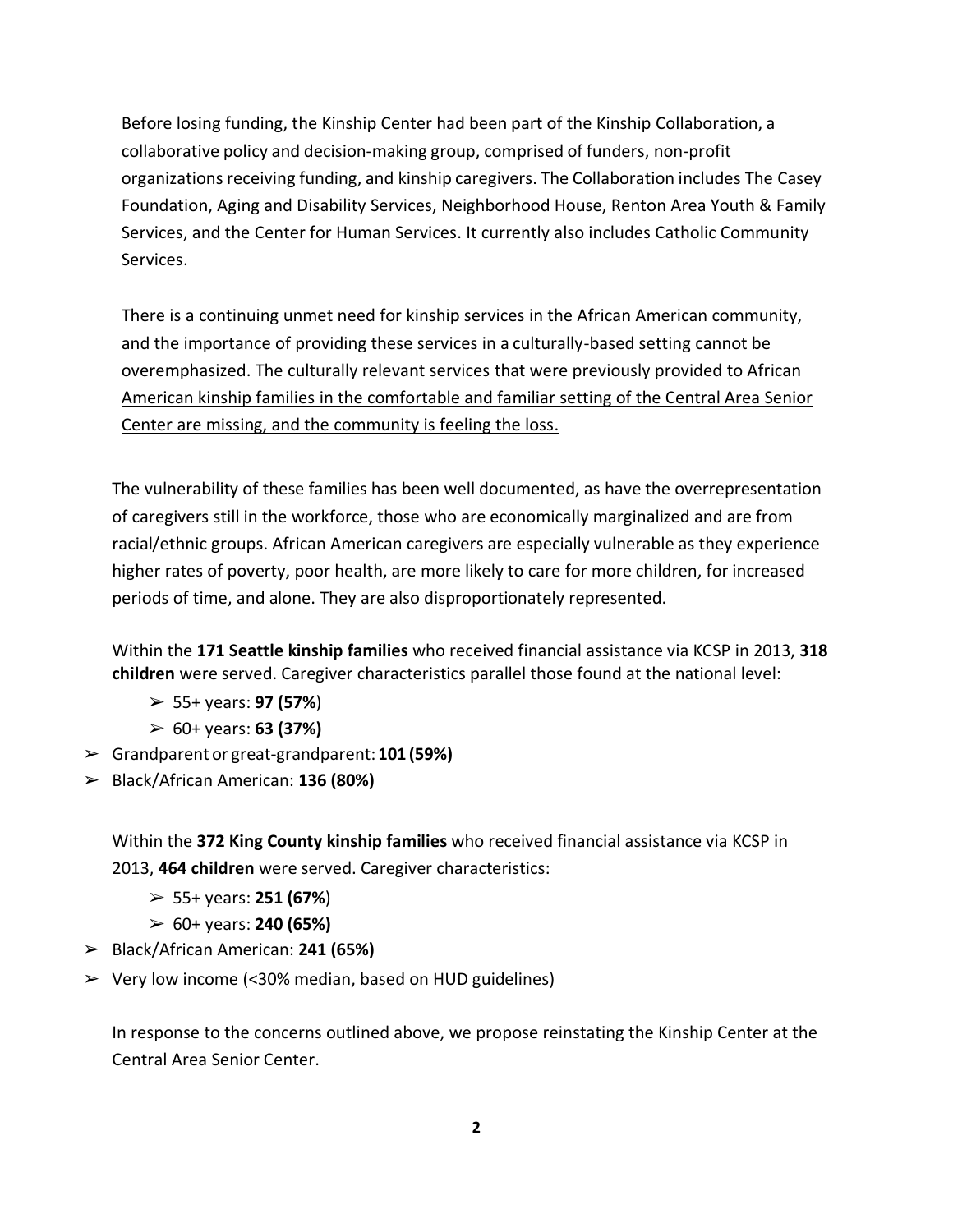#### **Our Mission:**

The Kinship Center's mission is to provide holistic support to families who are the primary caregiver of their relative's child or children. Culturally responsive services are provided to the caregiver and child, encouraging self-empowerment and family stability.

#### **Our Vision:**

To see every kinship child safe and connected to family in a permanent home.

*See Exhibit C: Kinship Center Proposed Budget*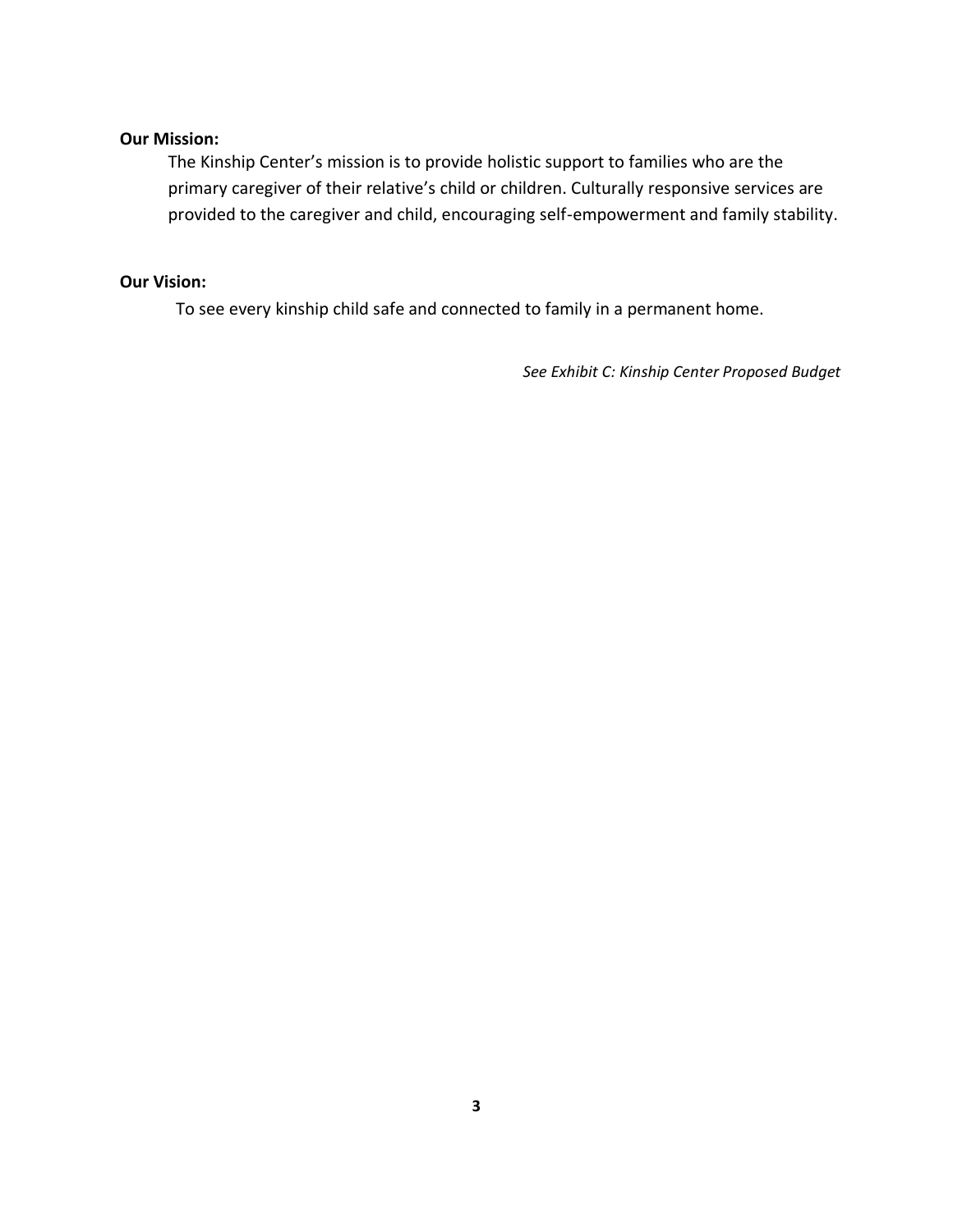### **Exhibit A-1**

Diabetes Prevalence: Racial Disparity in Diagnosis of Diabetes

| Table 8. Diabetes prevalence for adults ages 18+, King County, Washington 2004-2008 |         |             |                  |                      |
|-------------------------------------------------------------------------------------|---------|-------------|------------------|----------------------|
|                                                                                     | Percent | 95% CI      | <b>Number of</b> | <b>Relative Risk</b> |
|                                                                                     |         |             | <b>Persons</b>   |                      |
| <b>King County</b>                                                                  | 5.4     | (5.1, 5.8)  | 78,700           |                      |
| Race/Ethnicity<br>African American                                                  | 10.5    | (7.9, 13.8) | 5,800            | 1.9                  |
| American Indian/AN                                                                  | 9.2     | (5.4, 15.4) | 1,200            | 1.7                  |
| Asian/Pl                                                                            | 4.6     | (3.4, 6.2)  | 5,100            | 0.9                  |
| Hispanic/Latino                                                                     | 4.0     | (2.9, 5.5)  | 4,400            | 0.7                  |
| White                                                                               | 5.4     | (5, 5.8)    | 64,000           | $1.0$ (ref)          |
| <b>Annual Household Income</b><br>$<$ \$15,000                                      | 9.3     | (7.2, 11.8) | 5,800            | 2.8                  |
| \$15,000-\$24,999                                                                   | 8.0     | (6.9, 9.4)  | 12,000           | 2.4                  |
| \$25,000-\$34,999                                                                   | 7.8     | (6.4, 9.6)  | 9,200            | 2.4                  |
| \$35,000-\$49,999                                                                   | 6.8     | (5.7, 8.1)  | 12,000           | 2.1                  |
| \$50,000-\$75,000                                                                   | 5.5     | (4.5, 6.7)  | 12,000           | 1.7                  |
| \$75,000+                                                                           | 3.3     | (2.8, 3.9)  | 17,000           | $1.0$ (ref)          |
| <b>Health Planning Area</b><br><b>Highest Rate to Lowest Rate</b>                   |         |             |                  | 3.4                  |
| Kent                                                                                | 8.5     | (6.8, 10.6) | 8,800            | 1.6                  |
| Auburn                                                                              | 8.3     | (6.1, 11.3) | 4,100            | 1.5                  |
| Tukwila/SeaTac                                                                      | 8.3     | (5.8, 11.6) | 1,900            | 1.5                  |
| White Center/Boulevard Park                                                         | 8.1     | (6, 10.7)   | 3,600            | 1.5                  |
| Beacon & SE Seattle                                                                 | 7.7     | (5.7, 10.3) | 3,800            | 1.4                  |
| Southeast King County                                                               | 7.6     | (4.5, 12.4) | 1,800            | 1.4                  |
| Federal Way                                                                         | 7.5     | (5.5, 10.4) | 6,700            | 1.4                  |
|                                                                                     |         |             |                  |                      |

Public Health-Seattle & King County, 11/2009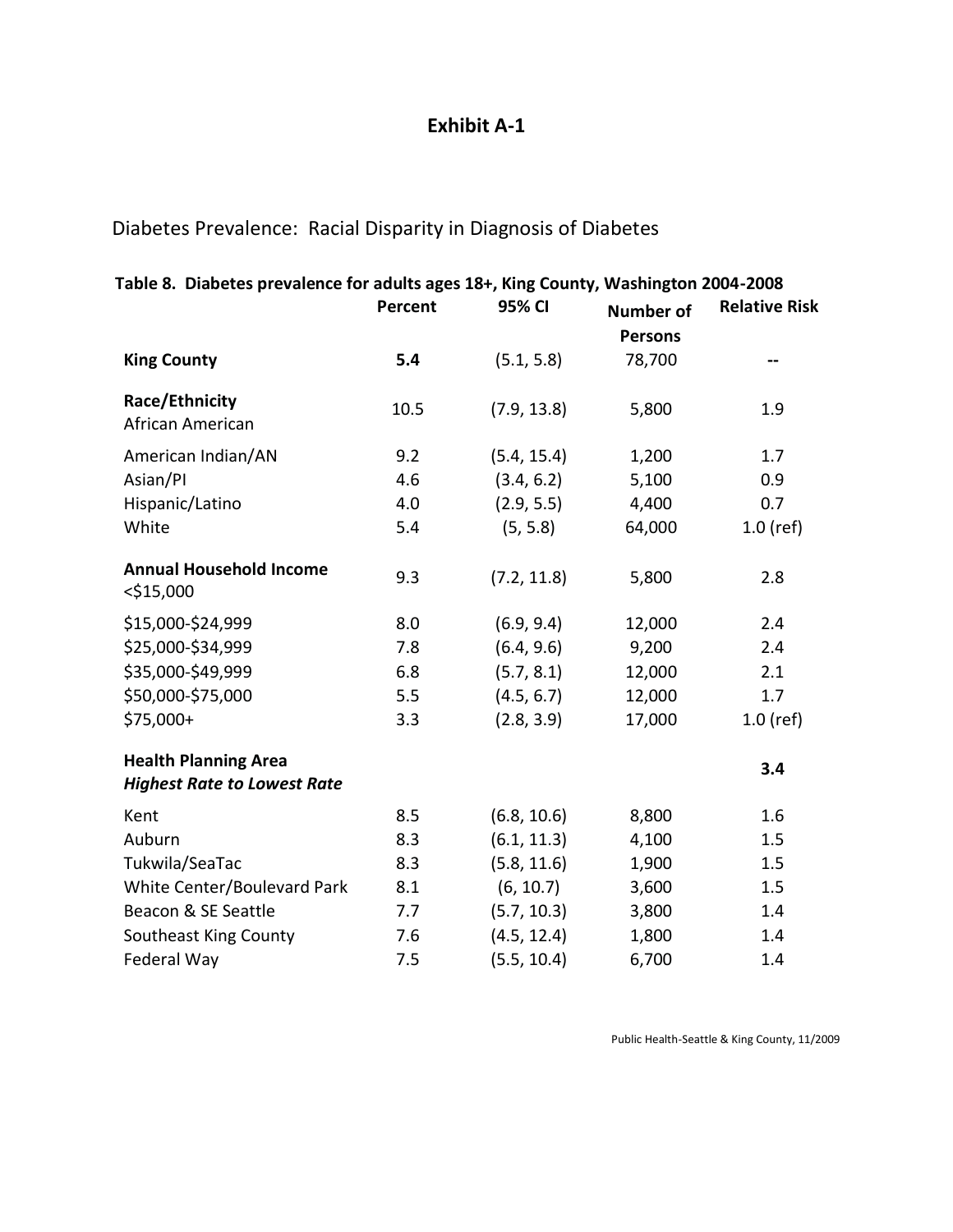### **Exhibit A-2**

## **Proposed Staffing**

| <b>Director</b>                 | \$63,000                  |
|---------------------------------|---------------------------|
| <b>Administrative Assistant</b> | 32,000                    |
| <b>Food Service (Cook)</b>      | 31, 200                   |
| <b>Security Guard</b>           | 31, 200                   |
| Overnight staff                 | 62,400 (2 staff @ 31,200) |
| Custodian                       | 31, 200                   |

### **Contracted Health Services**

(each service provider contracted @ 10 hrs/wk)

| <b>Nurse Practitioner (ARNP)</b>  | 23, 250 |
|-----------------------------------|---------|
| <b>Mental Health Professional</b> | 12,250  |
| <b>Physical Therapist</b>         | 12,000  |
| <b>Occupational Therapist</b>     | 16,500  |
| <b>Nutritionist</b>               | 11,000  |
|                                   |         |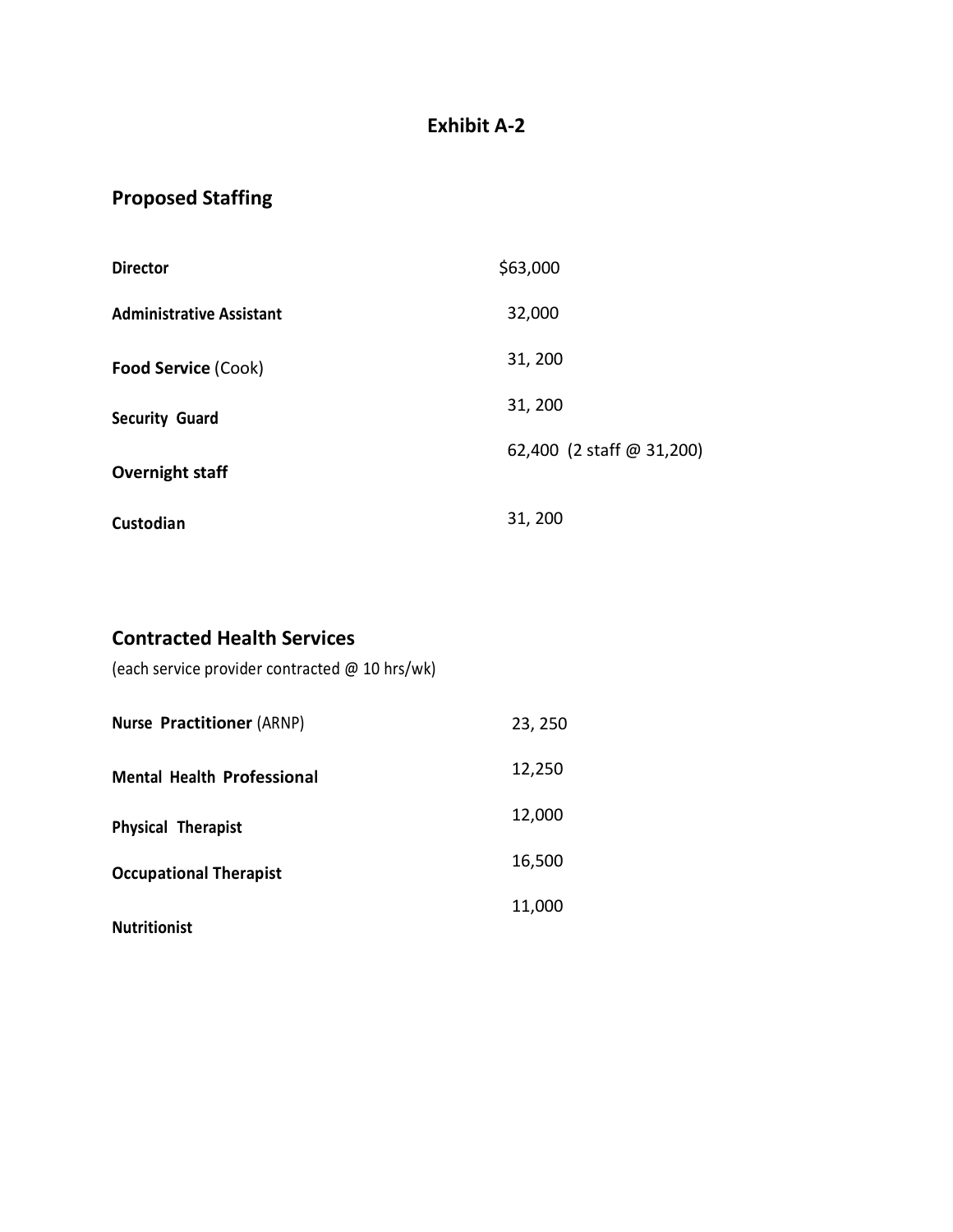## **Exhibit B-1**

|  |  |  |  |  |  |  |  |  | ADS Contracts with AAEP to provide the following service components |
|--|--|--|--|--|--|--|--|--|---------------------------------------------------------------------|
|--|--|--|--|--|--|--|--|--|---------------------------------------------------------------------|

| Component                    | <b>Staff</b>                                  | Service                                                                                                                                                              | Documentation                                                                                                              | Frequency/Duration                                                                                                                       |
|------------------------------|-----------------------------------------------|----------------------------------------------------------------------------------------------------------------------------------------------------------------------|----------------------------------------------------------------------------------------------------------------------------|------------------------------------------------------------------------------------------------------------------------------------------|
| Outreach                     | Program Manager                               | Conduct<br>Outreach,<br>marketing,<br>community<br>education                                                                                                         | Reported monthly to<br><b>ADS</b>                                                                                          | Ongoing                                                                                                                                  |
| Information &<br>Referral    | Program Assistant                             | Field requests for<br>information via<br>phone or via email.                                                                                                         | Calls logged on<br>tracking form<br>Reported monthly to                                                                    | N/A                                                                                                                                      |
| Assistance                   |                                               | Program Assistant Link client via phone,<br>in office, web<br>through referral and<br>advocacy                                                                       | Client information and<br>demographic data is<br>recorded in case file<br>and database. Data<br>reported monthly to<br>ADS | Service for no<br>more than 3<br>months                                                                                                  |
| Case Management Case Manager |                                               | Assist client access<br>services based on<br>service plan. Provide<br>counseling, crisis<br>intervention, family<br>support, termination<br>planning & follow<br>up. | In person assessment,<br>comprehensive<br>assessment, CARE<br>entry, service plan,<br>case notes                           | Monthly contact for<br>up to 6 months.<br>Extensions permitted.<br>Follow-up scheduled<br>as needed for<br>interactive/term.<br>clients. |
| Nursing Service              | <b>Nurse</b>                                  | Assess medical<br>history & client<br>environment;;<br>provide health<br>education &<br>medication<br>management;;<br>consult with case<br>managers                  | Medical file, includes<br>nurse assessment,<br>service plans, and case<br>notes                                            | 1-2 client visits.<br>Ongoing<br>consultation w/<br>case managers as<br>needed                                                           |
| Client Specific<br>Fund      | Case Manager,<br>approval by<br>Prog. Manager | Purchase clients<br>necessary goods<br>& services                                                                                                                    | Copy of check<br>request, agency<br>check to vendor,<br>original receipt                                                   | Up to \$300/month.<br>Not exceeding<br>\$1,800/year                                                                                      |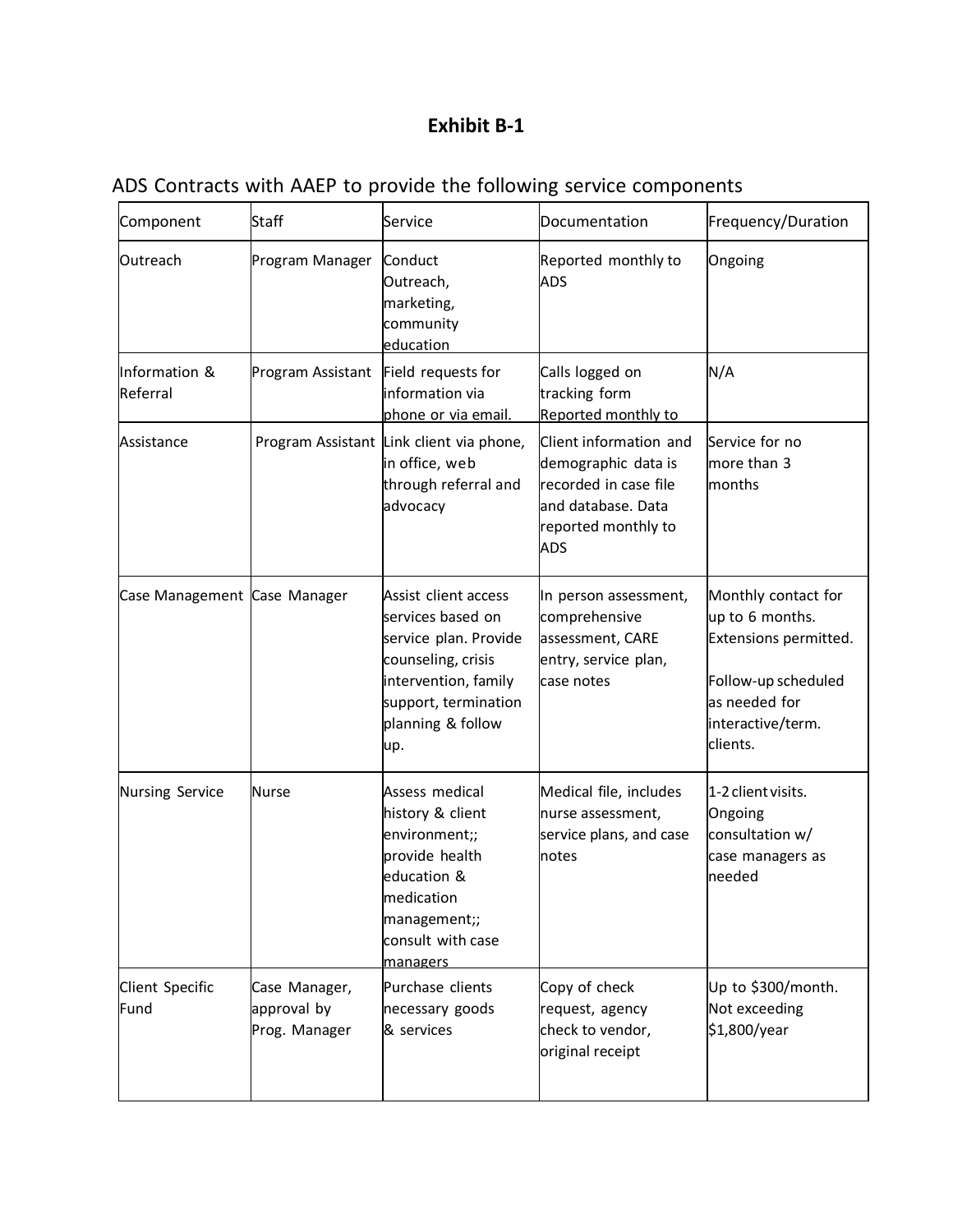## **Exhibit B-2**

| <b>Demographics of AAEP Clients Served</b> | Avg.<br>2010-2012 |
|--------------------------------------------|-------------------|
| <b>Central Seattle</b>                     | 19%               |
| <b>SE Seattle</b>                          | 46%               |
| South King County                          | 14%               |
| Very Low Income (<30% Median HUD)          | 71%               |
| Low Income (<50% Median HUD)               | 13%               |
| <b>Disabled</b>                            | 96%               |
| Ages 60-74                                 | 25%               |
| Ages 75-84                                 | 37%               |
| Ages 85 & up                               | 36%               |
| Female                                     | 74%               |
| Male                                       | 26%               |